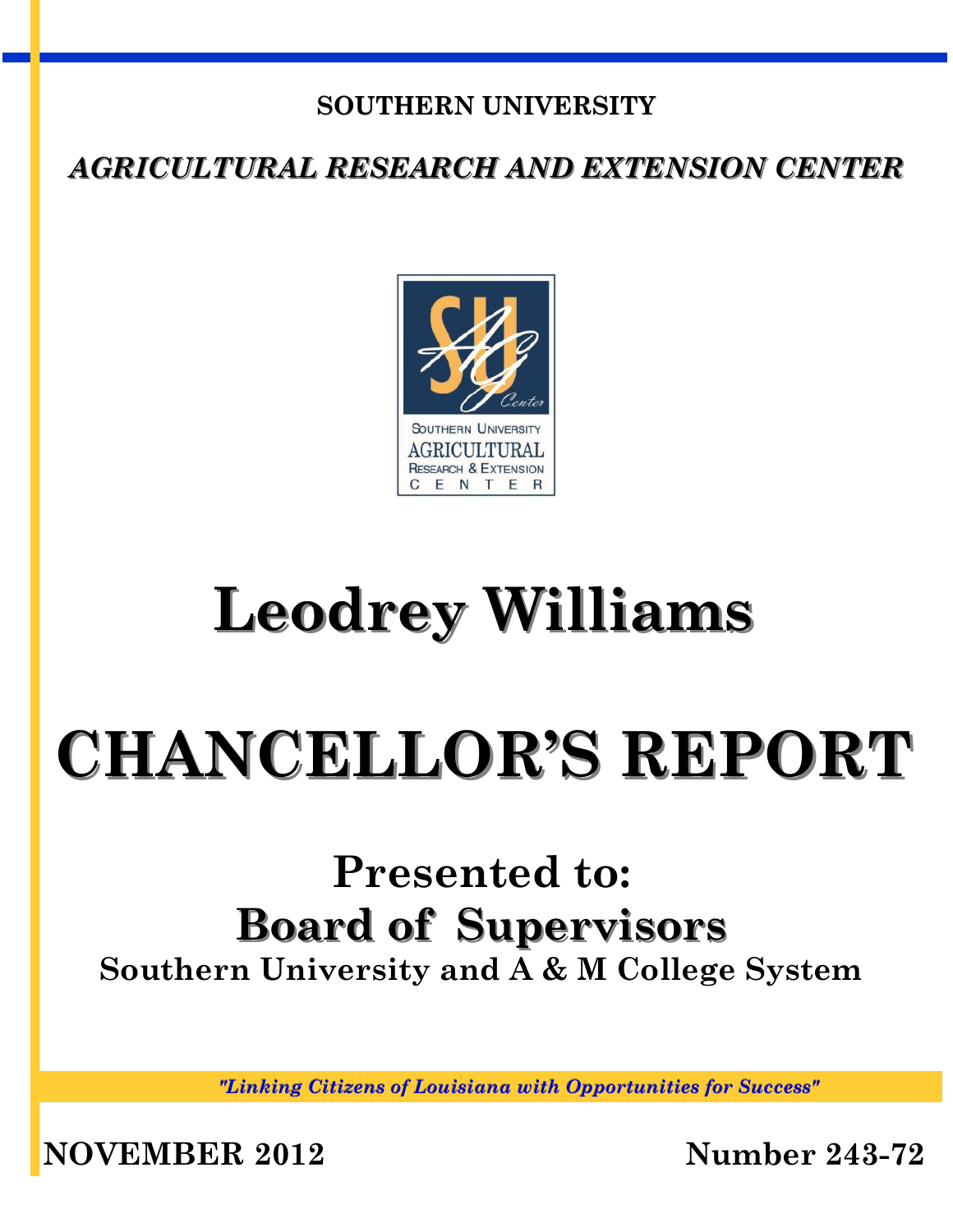#### **Tobacco initiative creating healthier communities through collaboration**

#### *Southern University Ag Center*

**Leodrey Williams**  Chancellor

**Adell Brown Jr.**  Exec. Vice Chancellor/Vice Chancellor for Research

**Gina E. Eubanks** Vice Chancellor for Extension

**Linda Batiste** Director of Finance

**Christopher Rogers** Director of Technology Services

**Editors** Bridget Udoh Donna C. Badon

**A. O. Williams Hall** P.O. Box 10010 Baton Rouge, LA 70813

**Tel**: (225) 771-2242

**Fax**: (225) 771-2861

**Website**: www.suagcenter.com

Southern University Agricultural Research and Extension Center, an entity of the Southern University System, Leodrey Williams, Chancellor, Ronald Mason, Jr., System President, Darren Mire, Chairman, Board of Supervisors. It is issued in furtherance of the Cooperative Extension Work Act of December 1971, and the Agricultural Research Program, in cooperation with the U.S. Department of Agriculture. All educational programs conducted by the Southern University Agricultural Research and Extension Center are provided to all persons regardless of race, national origin, or disability. © 2008 SU Ag Center.

The SU Ag Center Communities of Color (CoC) Network continues to impact lives, statewide - in the arena of tobacco prevention and control. Regional coordinators continue their assault on 'Big Tobacco' by fighting back against decades of lies. This effort is carried out through collaborative partnerships that educate and empower citizens of Louisiana to live healthier, tobacco-free lives. During the month of October, several educational activities were held with African American youth, young adults and adults focusing exclusively on the dangers of tobacco usage and secondhand smoke exposure.

*Shirley Simon* organized an annual 'Injustice' event on the campus of Southern University at New Orleans on October 17th. Simon, along with her presenter, Mrs. Elizabeth Fletcher, discussed human trafficking and the tobacco industry. The most notable information from this event

was the knowledge about tobacco giant, Phillip Morris, admitting to utilizing child workers in tobacco farms. Due to this type of work, young children were exposed to a rare life-threatening yet painful condition called Green Tobacco Sickness.

*Frankie Poland*  joined with Beacon Light Baptist Church during their 'Pink at the Rink' Skating Party in observance of Breast Cancer Awareness Month. In conversations with the group, one of the gentlemen shared his experiences with secondhand smoke at his workplace with Poland. He discussed his difficulty in breathing and attempts to convince fellow coworkers to reduce their smoking because of the harmful consequences it presents to others. Poland provided him with secondhand smoke literature that conveys his message in greater detail and encouraged him to further educate his colleagues concerning the negative consequences of

secondhand smoke.



**Pink at the Rink**

*Shawntell Lewis-Harrell* continues to make a difference in Central Louisiana through policy adaptation and implementation as part of the CoC Network 100% Tobacco-Free Church Initiative. Effective Sunday, October 14th, the use of any and all tobacco products during church functions at the Berea Missionary Baptist Church in Alexandria was prohibited.



**Berea Policy**

*Continued on page 2*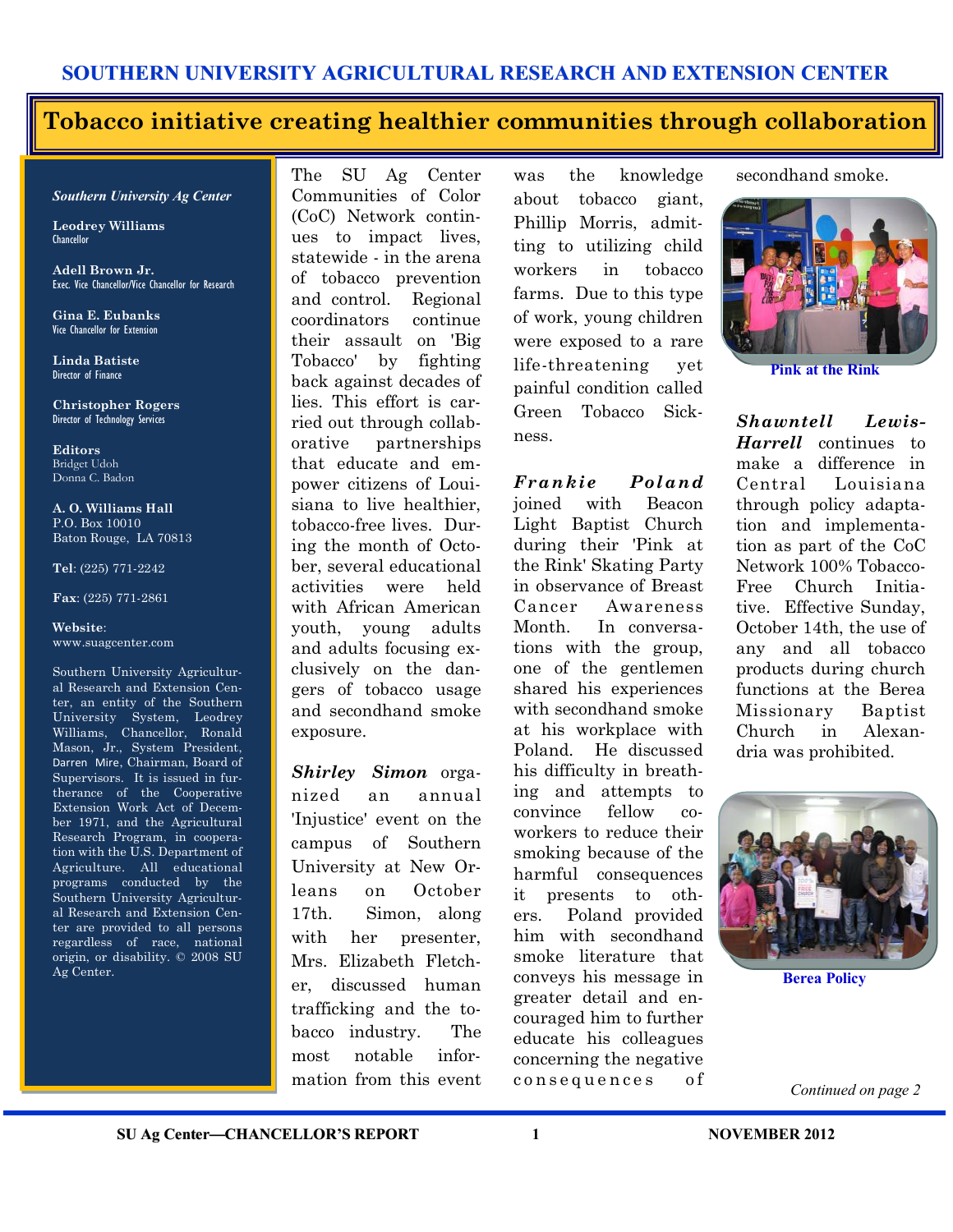#### **Communities of Color Network** *Continued from page 1*

Harrell educated members of the congregation and community on the dangers of tobacco usage, secondhand smoke and provided cessation information to those interested in kicking their nicotine addiction. As a result of the information received, Rev. Leroy H. Johnson, Jr. and his congregation are now tobacco-free.

*LaTonya Owens* was asked to attend and participate in the 'Fall Harvest Health Fair' at "The Arbor and The Terrace" in Ruston. Several participants shared their stories surrounding the issue of tobacco with Owens. Many participants were smokers and family members and/ or friends of current smokers, who shared concerns about the dangerous impact of tobacco upon their lives.

Owens discussed possible lifesaving information with attendees, one-on-one. Following her conversations. Owens distributed literature on strategies that could assist in cessation efforts for smokers and their loved ones. Throughout the event, Owens and CoC Network were praised for tirelessly educating and impacting constituents concerning tobacco prevention and control.

## **SU Ag Center participates in Bossier City health fair**

On October 13, Katherine Ervin, parent educator, Bossier Parish, participated in the Harvest Temple Church of God in Christ, Bossier City's first Health Fair themed "Spiritual and Physical Health Awareness for the Community." Support came from many health organizations, with services provided by a team of doctors and nurses from LSU Medical Center, Willis Knighton Medical Center, Martin Luther King Health Unit and a host of others including Southern University Ag Center.



**Participants visit SU Ag Center booth at health fair**



**Visitors at SU Ag Center booth carry backpacks with information and goodies**

More than 75 Youth and adults from the community visited the Southern Ag Center booth, where they received information from Ervin on healthy eating, and physical activity. They were motivated and encouraged to develop healthy eating habits early in life. The youth received Southern Ag Center backpacks with relevant information for healthy living.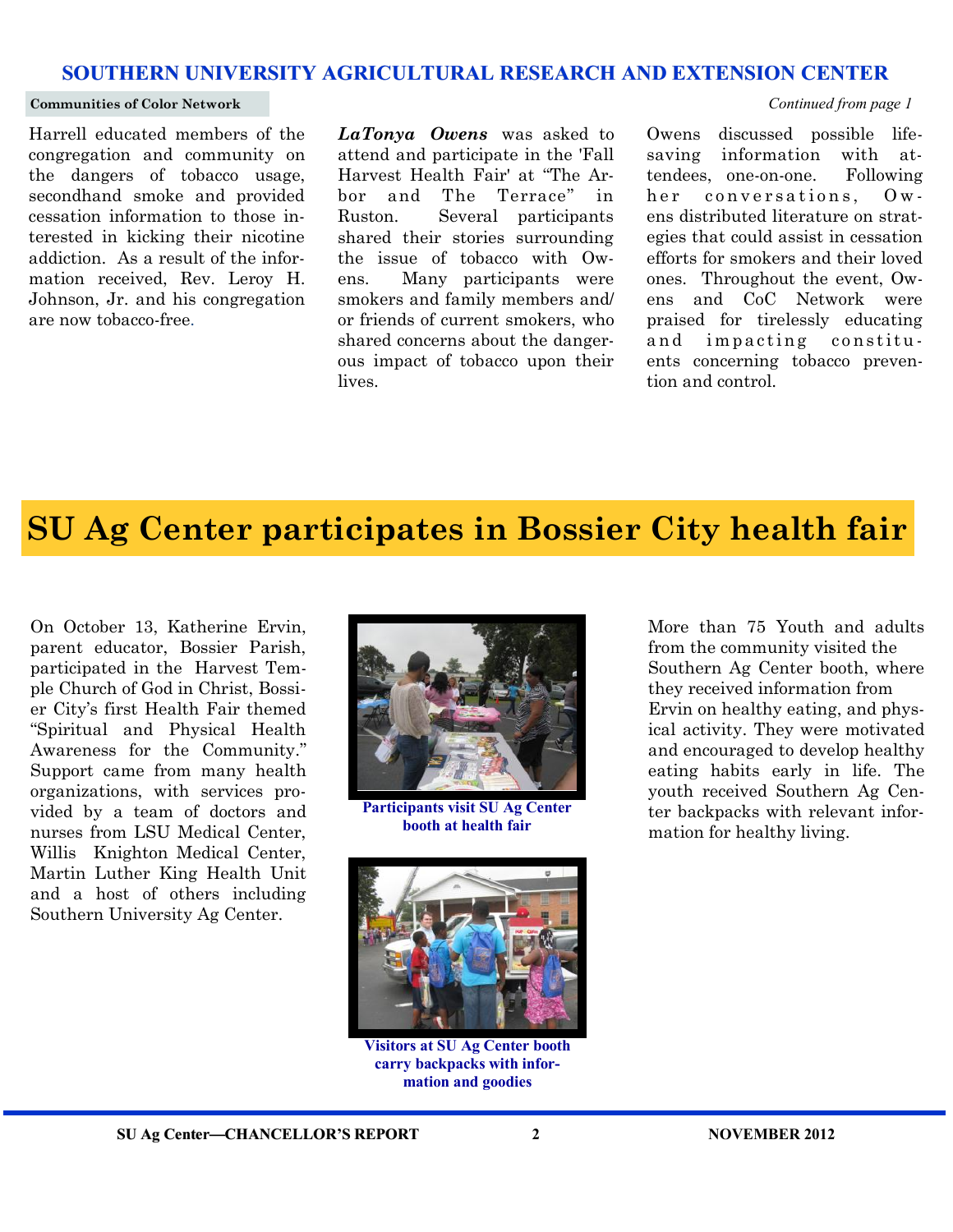## **SU Ag Center, 100 Black Men hold "Above the Influence" summit**

More than twenty Capital High Academy students participated in the "Above The Influence" (ATI) Summit. The three-day summit was the result of a partnership between Southern University Ag Center and 100 Black Men of Metro Baton Rouge, Ltd.

On Monday, October 15, ATI participants from Capital High took part in a closed door "Influence discussion" where the teens engaged in an intimate conversation about their thoughts and perspectives on the topic of influence. On Tuesday, the ATI participants took part in "Tag it" at Cortana Mall in Baton Rouge, La. "Tag it" is an official ATI activity designed to increase teens' awareness of influence in their environment, and how influence may prompt teenagers to make decisions.

On the final day of ATI week, an open panel discussion was held on the influences that affect teenagers and how they play a role in their daily lives. The teenagers gave everyone in attendance a glimpse of their personal lives and how they handle positive and negative influences.

"It's okay to be above the influence," said Lorenzo Harris. "It's okay to talk to your peers because they're going through the same thing." The majority of the teenagers in attendance echoed that same sentiment. "What I learned from ATI is that I'm not the only one going through problems," said Antonio Davis. Shaquille Dillon, President of the Collegiate 100 Black Men, Southern University Chapter, expressed that there is pressure in college as well. "There's peer pressure in college too, you have to look at it from a broad standpoint," he said.



**Dr. Adell Brown, President of 100 Black Men addresses teens at summit**



**Teens discuss issues at summit**

Because of ATI, the participants said they feel more empowered and better equipped to be young leaders in their communities. "After today I'll be a great leader because of ATI," said Keandra Thomas. "The experience has changed me and now I can be better." ATI has given Capital High

Academy students an opportunity to voice their opinions and concerns, about important issues that are often overlooked by adults according to the teenagers.

Parents and adults in the audience expressed their concerns as well. "Maybe your parents have that same mentality and want the best for you because they know your full potential," said Jana Snowden, in response to panelist John Brumfield's comment about how he is protective of his younger sister and tries to steer her away from the negative influences in high school.

ATI gave the participants an arena to express themselves openly and freely, without judgment or punishment, something that many of them have never experienced before.

"Sometimes we need someone to talk to or someone to just listen, said Sundae Brumfield. "Look at it from our point of view."

The National Above the Influence campaign aims to provide new ways to engage youth in dialogue about both positive and negative influences in their lives and to empower them to make healthy decisions.

Charisma Deberry, Research Associate-Program Development and Kelli Palmer, graduate research associate coordinated the ATI activities.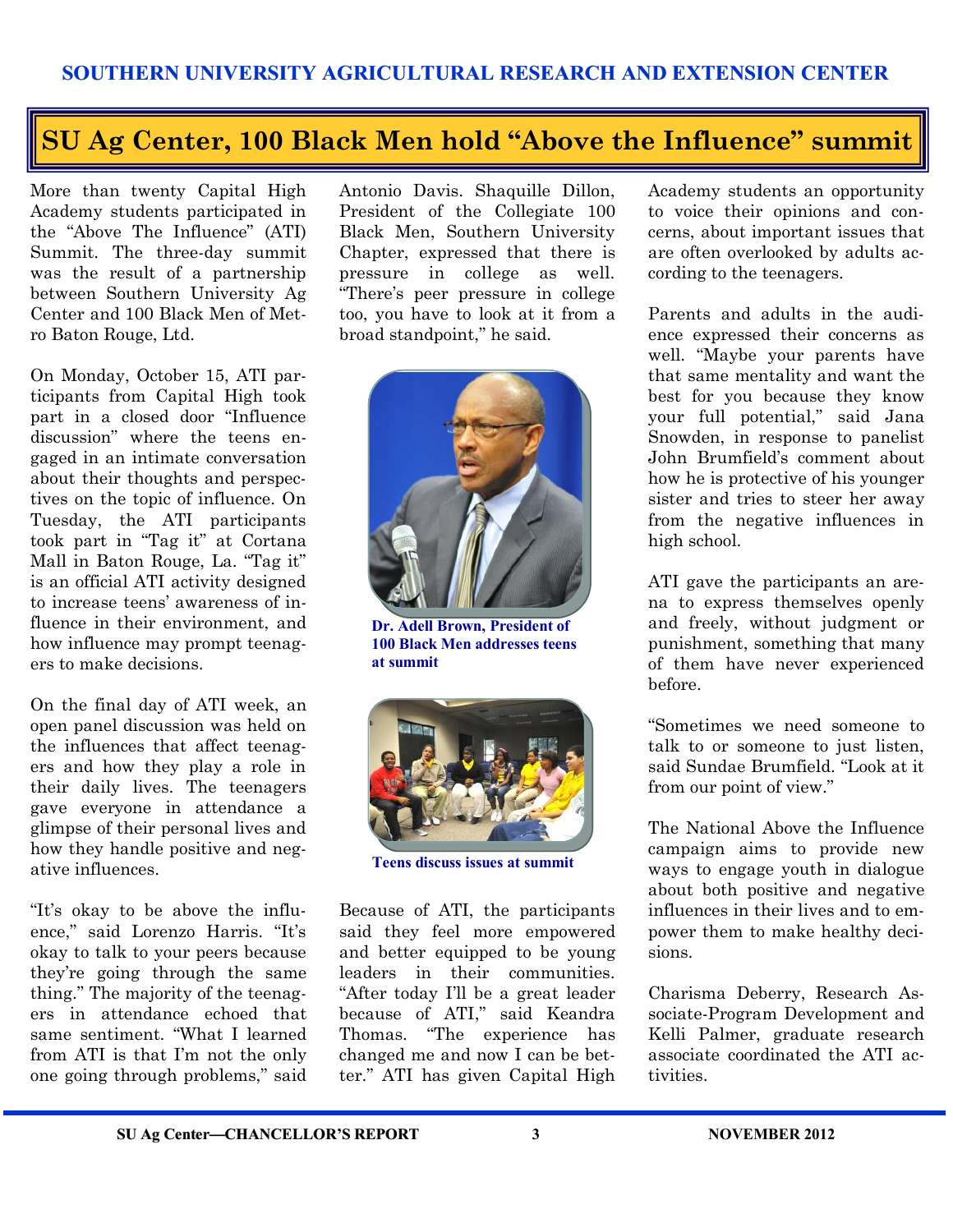## **CRSBD staff attend microenterprise development institute**

Center for Rural and Small Business Development staff members, LaKeeshia Giddens, E-Learning Center Program Director and Eual Hall, Business Outreach Specialist, attended an Operation JumpStart (OJS) Institute in Ridgeland, Mississippi, September 27-28.



**Participants at OJS Institute**

*Operation JumpStart* is an award -winning, hands-on, microenterprise development program that partners with organizations seeking to assist aspiring entrepreneurs.

The training included an overview of the materials available to Operation JumpStart affiliates to assist agencies in delivering indepth training to current and potential small business owners. The training also discussed the procedures of facilitating business development trainings that can be used to hone the skills of entrepreneurs.

Hall and Giddens will provide Operation JumpStart Project Coordi-

nator Jessica Clayton with an implementation plan within 60 days of the training to receive OJS certification. The CRSBD staff will teach one full program and provide copies of the program evaluation to Mrs. Clayton within a year of the training to receive full certification as an affiliate of the institute.

The CRSBD staff will continue to participate in professional development training programs that will assist them in delivering the latest training techniques to current and potential small business owners in rural communities.

#### **CRSBD Technology Specialist holds one-on-one training with small business owner**

Center for Rural and Small Business Development Bisnet Technology Specialist Wilbert Harris traveled to Wilson, Louisiana, on Thursday, October 4 to conduct a site visit and one-on-one training session with John Sanders, pastor of Second Baptist Church of Wilson and owner of a trucking company. Mr. Harris trained Pastor Sanders on Excel, QuickBooks and operating the church's electric message board using the pastor's computer.

Mr. Harris also assisted Pastor Sanders in ordering a square card reader to enable him to accept credit card payments from his mobile phone. Having the square card reader will assist Pastor Sanders' business in processing payments quicker, allowing him to purchase another truck and hire additional staff.

Pastor Sanders and Mr. Harris also discussed launching a Facebook page and website for his business to create a web presence and assist in the promotion of the business. The Center for Rural and Small Business Development will continue to provide training sessions for small business owners in rural communities.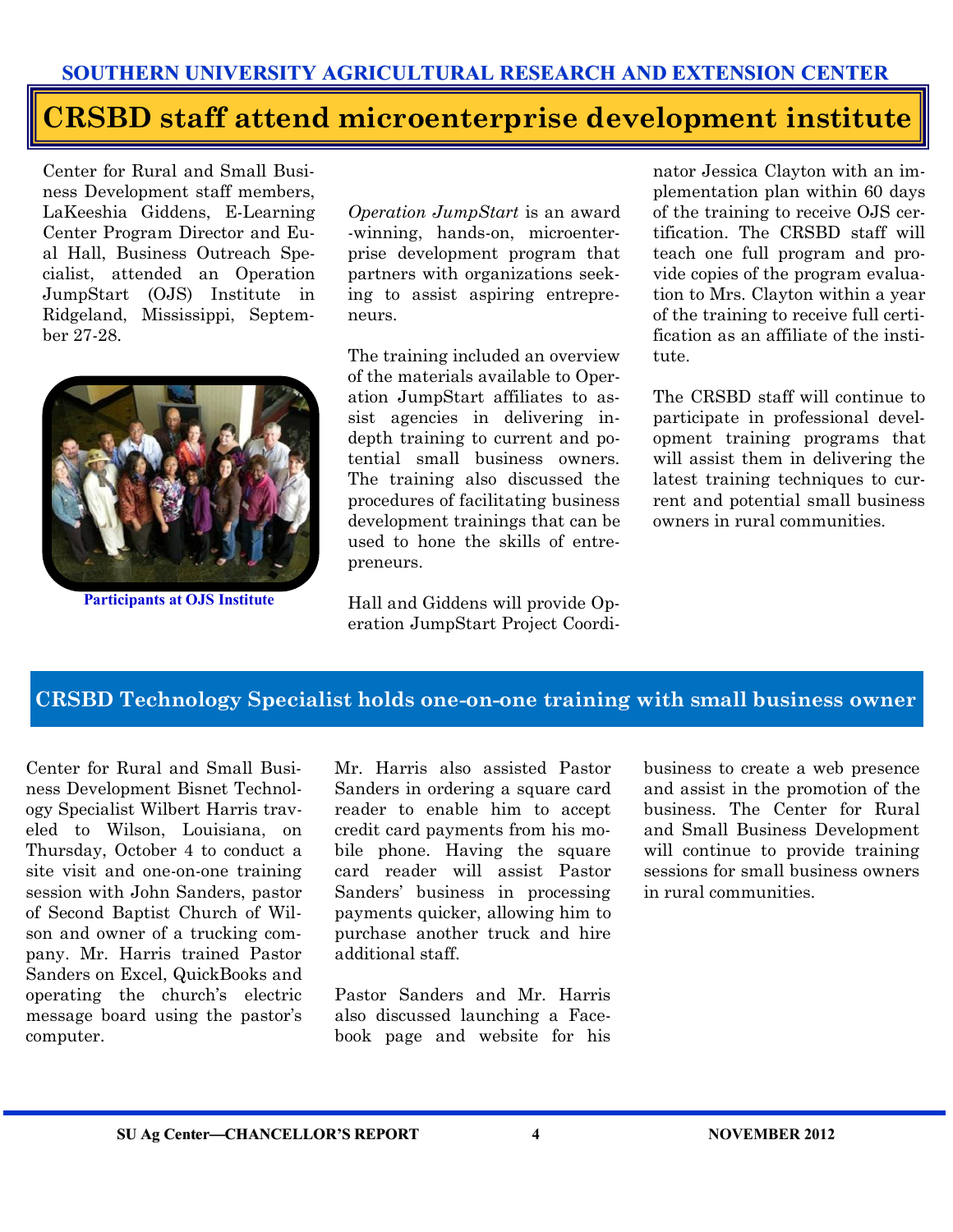### **CRSBD introduces E-Learning Center to the Town of White Castle**

The E-Learning Center in the Center for Rural and Small Business Development was reintroduced to the Town of White Castle on Friday, October 5 during the community's annual White Castle High School Alumni Homecoming Week Activities.

E-Learning Center Program Director LaKeeshia Giddens and Business Outreach Specialist Eual Hall provided tours of the mobile E-Learning Center to interested potential and current small business owners. Individuals also received one-on-one counseling, the CRSBD brochure, the registration forms and applications to legally register a business or non-profit organization, information on how to market a business, profit and loss statements, cash flow statements, and the USDA's 502 Home Buying and 504 Home Loan and Grant Programs.

The E-Learning Center will continue to work with the town's mayor and community leaders to schedule business development workshops and training sessions within the city in the coming months.



Giddens, left, counsels a client on the E-Learning Center

#### **CRSBD holds Intro to QuickBooks training for New Roads business**

B&A Quick Mart, Inc. is a local staple for the New Roads community. The store has been a long time client of the Center to Rural and Small Business Development. In an effort to ensure the business continues to operate efficiently, one of the store's owners, Mr. Claiborne Ashford and his two sons, attended an Introduction to QuickBooks training session at the Southern University Agricultural Research and Extension Center on Monday, October 8.



**The Ashfords inside the store**

The training, conducted by CRSBD Bisnet Technology Specialist Wilbert Harris, will enable the Ashfords to effectively track the stores expenses, income and tax information.

The CRSBD will continue to assist B & A Quick Mart, Inc. and other small businesses in Pointe Coupee Parish.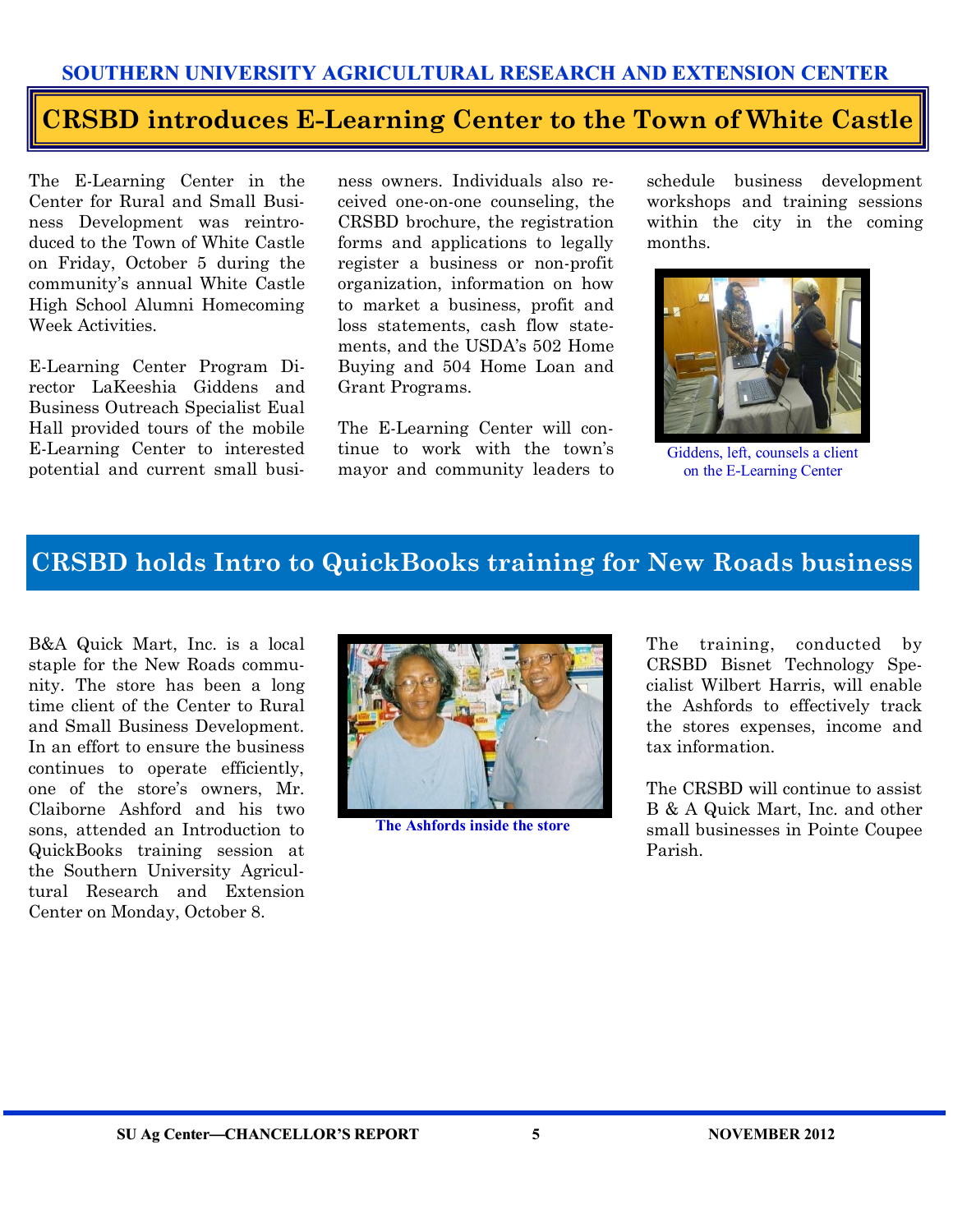## **SU Ag Center hosts Partners for a Prosperous Louisiana Coalition**

The Partners for a Prosperous Louisiana Coalition held their annual meeting at the Southern University Agricultural Research and Extension Center on Wednesday, October 10.

The Center for Rural and Small Business Development, a partner of the coalition arranged for the meeting to be held at the Ag Center. The meeting updated the partners on the hiring of a coordinator to run the coalition and the progress it has made, future plans for the organization, the coalition's policy agenda, Louisiana Asset Scans, the development of a web-

site for the coalition and the upcoming Southern Regional Asset-Building Coalition Conference in Choctaw, MS, October 30 – November 2, 2012.



**Attendees at coalition meeting** 

The coalition was formed by the Federation of Southern Cooperatives through a grant from the Ford Foundation to develop policy that impacts communities of color as it relates to asset building. The CRSBD will continue serving as a partner of the coalition and provide business development training and assistance in an effort to support rural citizens of color in gaining assets for themselves and their families.

#### **CRSBD holds additional Home Ownership Assistance Seminar in Roseland**

Eual Hall, Outreach Business Specialist in the Center for Rural and Small Business Development conducted a Home Ownership Assistance Follow-Up Seminar at the Town Hall in Roseland, Louisiana on Thursday, October 18.

During the seminar, Hall discussed the USDA's 502 Home Buying and 504 Home Loan and Grant Programs and eligibility requirements. He also assisted several of the seminar attendees with completing the application process.



**Hall, left, speaks at seminar**

This workshop has been repeated several times because of the dire need for housing assistance within the area. The Center for Rural and Small Business Development will continue to work to assist rural citizens in gaining assets for themselves and their families.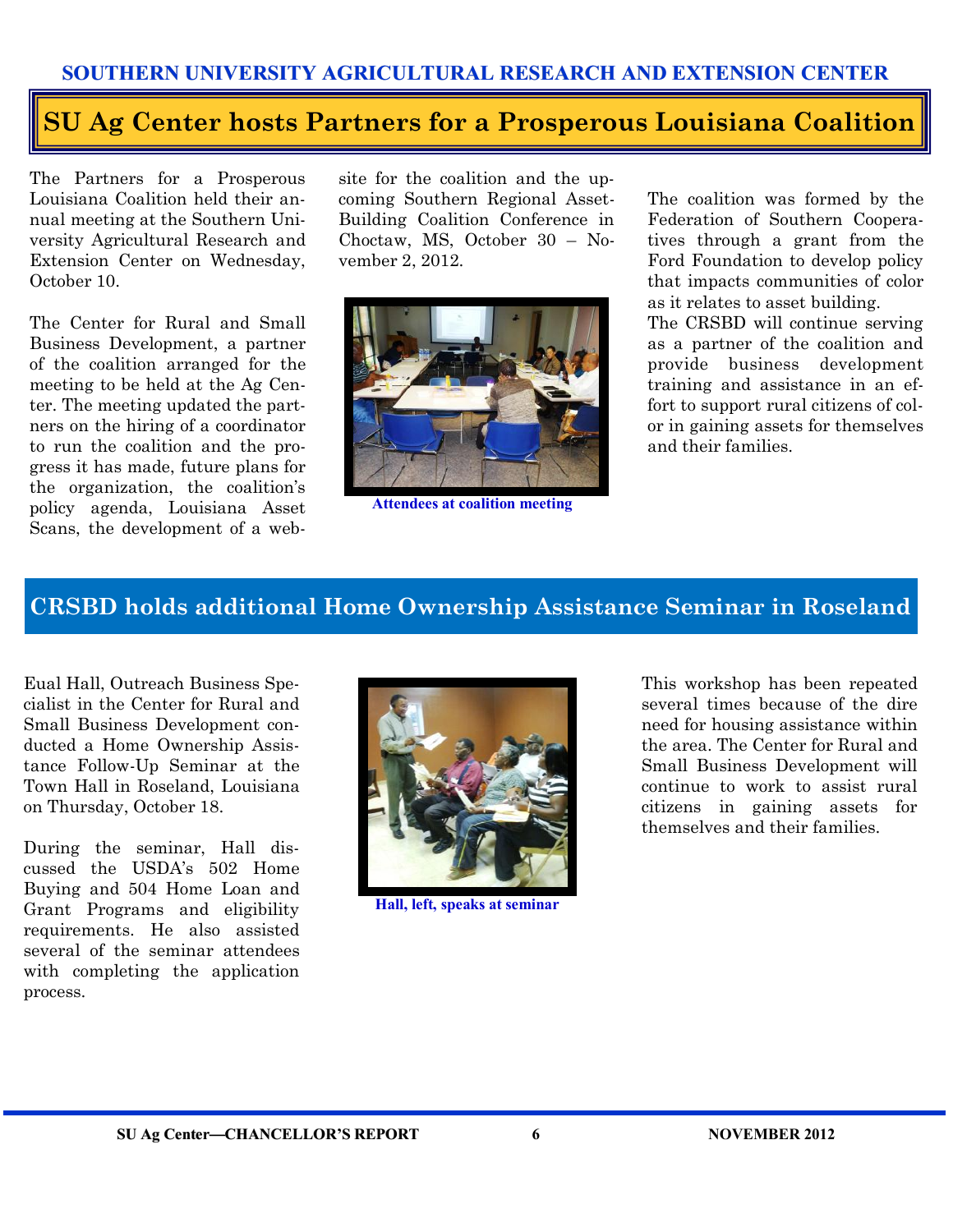## **CRSBD participates in Agri-Business workshop**

Center for Rural and Small Business Development Director Gloria London and Business Outreach Specialist Eual Hall participated in an Agri-Business Workshop hosted by the Magnolia Business Alliance and the Louisiana Association of Cooperatives.

The workshop, which was held on Oct. 24 at the Southwest Center for Rural Initiatives in Opelousas, La, featured sessions on topics such as organic no-till production, food system assessments: community-based assessments, farmscaping for pest and wildlife management, the importance of small farms and a networking session.

#### **SU Ag Center Staff Attend National Evaluation Conference in Minneapolis**

The American Evaluation Association (AEA) held its 26th Annual Conference in Minneapolis, Minnesota, October 24-27, 2012. The AEA is the parent association of all evaluation associations in North America. The conference targeted evaluation professional all over the world which include private practitioners, and evaluation personnel from industries, non-profit organizations, governments, educators, advocacy groups, international NGOs, etc. The theme of the 2012 conference was "Evaluation in Complex Ecologies Relationships, Responsibilities, Relevance." This conference is truly crucial to the United States Department of Agriculture/ National Institute of Food and Agriculture (USDA/NIFA) which has made it mandatory for actual evaluation plans and reports to be included in progress reports effective FY 2011. This way, USDA/ NIFA ensures that resources utilized for research, extension, and teaching have value-adding im-

pacts and can consistently be measured. Before the conference, several pre-conference workshops were held for two days and conducted by experienced professionals and practitioners including personnel from the National Science Foundation, Center for Disease Control, published academicians, and mega evaluation corporations such as Westat and Battelle.

According to AEA statistics, more 2,800 registered for the 2012 conference. International registration was also high. It was exciting to meet new colleagues from near and far and to see efforts in international outreach coming to fruition. SU Ag Center's Oscar Udoh, coordinator for planning and evaluation and Bridget Udoh, communications specialist attended and participated in the conference in Minneapolis. Approximately 1,000 sessions were held relating to evaluation and measuring outcomes/impacts in extension and

research. Several sessions also dealt with issues such as, the value of evaluation input for strategic planning in research and extension, evaluation capacity-building, valuing extension impacts in community well-being, cultural competence in evaluation, measuring student achievement.

Other presenters shared their knowledge on best practices on subjects relating to international evaluation, impact reporting, networking for effective performance measurement, management in the midst of dwindling resources, diversity and building to ensure evaluation cultural competence using AEA guiding principles.

The most fulfilling event at the conference was that the 2012 president of AEA, Rodney Hopson is African American.